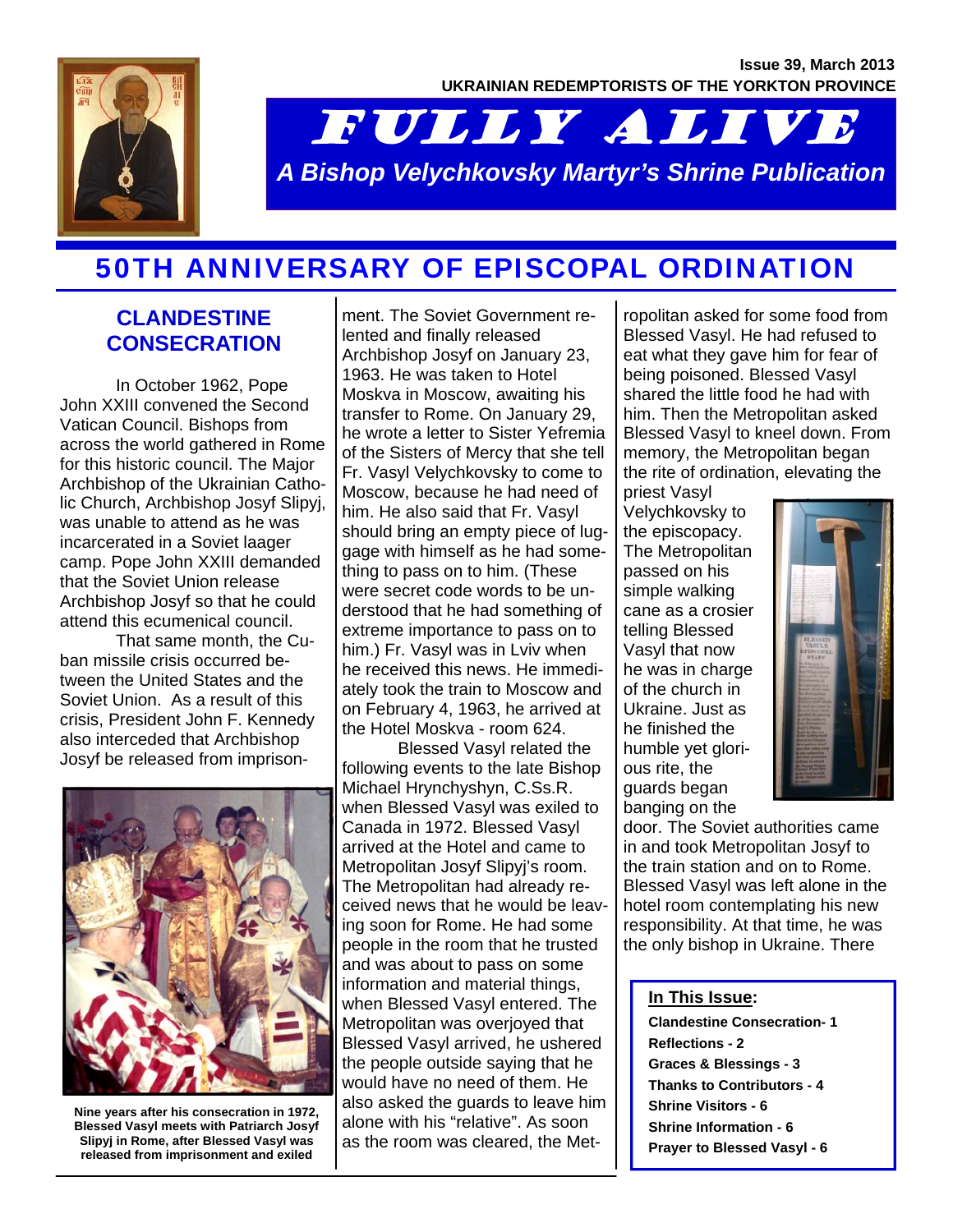were however, two other underground secret bishops, but both were in prison. It is then through Blessed Bishop Vasyl that new bishops were ordained, namely, Bishop Volodymyr Sterniuk, who led the church after Blessed Vasyl's exile in 1972 until the church became free again in 1991.

This year, we commemorate this historical event in the life of the Ukrainian Catholic Church. The persecuted church in Ukraine not only survived those periled times, but grew strong under the courageous leadership of Blessed Vasyl and his successor Bishop Volodymyr Sterniuk.

God works in mysterious ways and does not abandon his Church.

## **R E F L E C T I O N S**

*The following homily was delivered by Fr. Frank Szadiak, C.Ss.R. during the Wednesday Shrine devotions on the feast of the Three Holy Bishops:* 

Today we are celebrating the Feast of the Three Holy Bishop: Basil the Great, Gregory Nazianzen, and John Chrysostom. Each of these three were very popular, gifted, and exceptional leaders in the church

and the Christians of Constantinople had their favorite as to who was the greatest. A dream, quite providential in nature, helped to resolve the issue. In it the three Saints appeared to the pious Bishop John of Erichedia. They revealed that they were equal in the eyes of God and asked him to use his influence to initiate a common feast for all three of them.

Each of these bishops were staunch pillars of the Eastern Catholic Church and courageous defenders of Catholic doctrine against the heresy of Arius, who denied the divinity of Jesus Christ. They were charismatic Shepherds of their flock of believers. St. John Chrysostom was an exceptional preacher and noted liturgist, especially honored today for the Liturgy which bears his name.



As we look at these three men, we are struck by their influence. They were lights in a very confused world. They served as bishops during a critical point in the history of Christianity. The basic Christian truths had yet to be formalized and Arius was already leading many astray. These three made the truths of our faith clear and lucid and helped to entrench Christianity and assure its existence.

God calls individuals to his service and always at the right time. In the  $20<sup>th</sup>$  century He called Blessed Vasyl, who served the Lord and his Church for 38 years as a Redemptorist priest and 10 years as a bishop. He was a gifted missionary with a true Redemptorist heart for the poor and abandoned, for the persecuted and captive. He too, was a light and a source of continuity in the shepherding of the Greek Catholic Church in Ukraine.

Just as the path of the three hierarchs of the early church was not easy, so too was the path of Blessed Vasyl. He encountered the darkness of a godless regime, who were bent on destroying the church, beginning with its bishops and priests. He defied authorities by secretly celebrating the Divine Liturgy for small groups of people, instructing them in the faith, ordaining new priests, and carrying on the role of leadership in the underground church. In 1969, once again Blessed Vasyl is arrested for anticommunist propaganda accused of not performing the role of a Soviet citizen, for listening to Vatican radio broadcasts, and for writing a spiritual book on the Mother of God. He is given a three year sentence.

This time, he endures torture of both a physical and psychological nature. In a short time, his health breaks down and he develops a heart condition, which is intensified by the administration of adverse drugs. On his release, he eventually arrives in Winnipeg, where his heart finally gives out. What a light to all of us! What a source of inspiration, a true witness to Christ!

Blessed Vasyl lived the Christian constitution – the Beatitudes – and we look up to him and seek his intercession. I conclude with God's word: "Blessed are they who are persecuted for the sake of righteousness…Blessed are you when they insult you and persecute you and utter every kind of evil against you falsely because of me… Rejoice and be glad, for your reward will be great in heaven."

Fr. Frank Szadiak, C.Ss.R.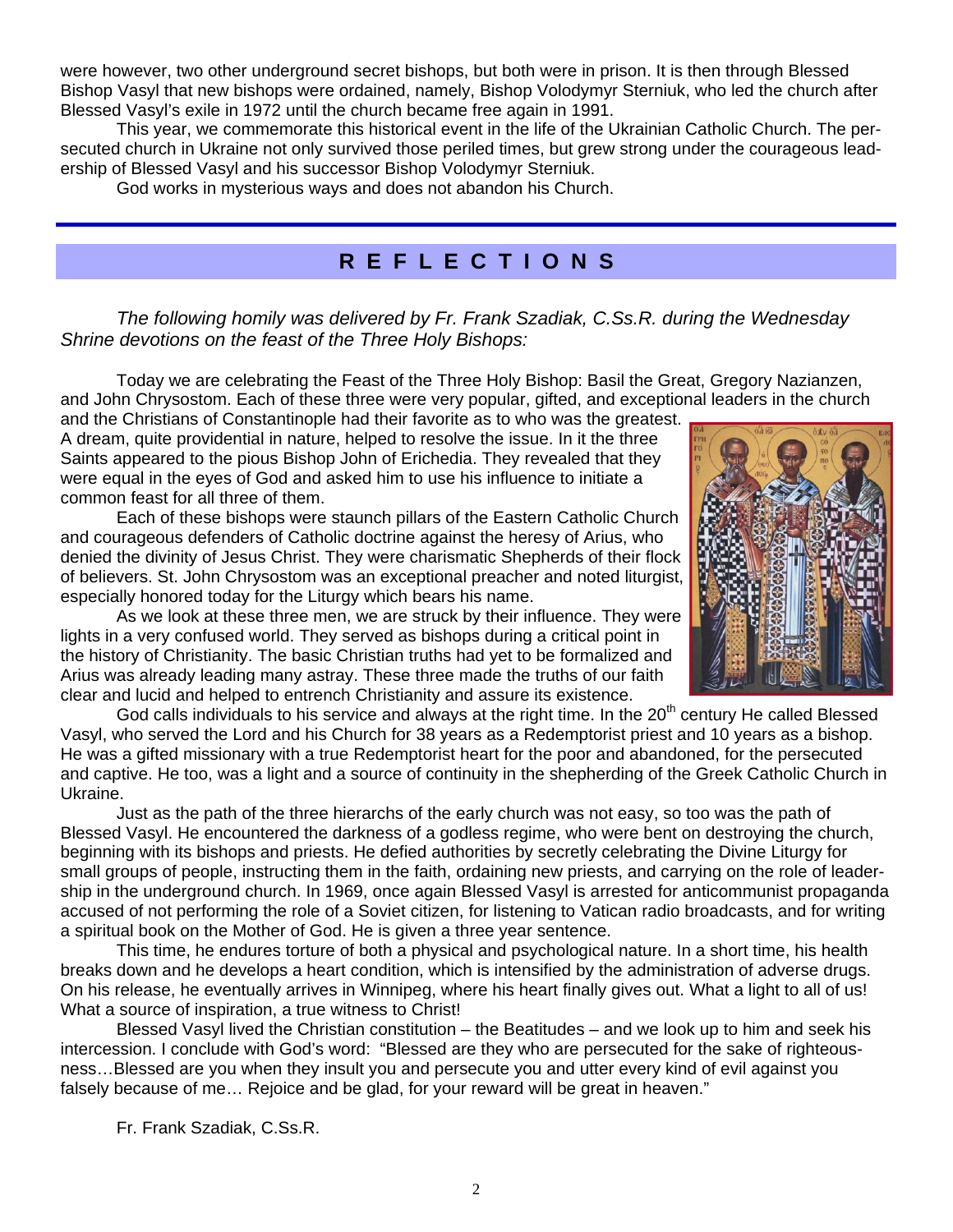## **GRACES AND BLESSINGS**

*I* had a lady come into the Shrine on Dec. 30 that shared 2 stories of blessings that *she said that she has received from Blessed Vasyl. Her name is Day Miniano. She came from the Philippines a few years ago and had been looking for a job for quite some time with no luck. She had been coming to the shrine to pray before Blessed Vasyl and asked Blessed Vasyl to help her get a job by Oct. 18. On Oct. 17 she still had no job, she came home very sad that afternoon, the phone was ringing, she answered it and it was Lifetouch calling her on her job application and it was late in the afternoon but she said she could come for the interview immediately. She had the interview late Oct. 17 and started her job the next day on Oct. 18. She felt very blessed by Blessed Vasyl that she received this job.* 

 *The next story she told me was that her mother was in a car accident in the Philippines and was in the hospital with a broken leg and it was not healing. The doctors told the*  family that the bone was not fusing together and they did not know why. She came to the *Shrine to pray and bought some Holy Oil and sent it to her sister in the Philippines to take to the hospital to rub on her mother's leg. Then her mom's leg started to heal and the doctors were amazed by this as well.* 



*Sincerely, Dolly Kuzyk (Volunteer at the Shrine)* 



**Benedictine Community visiting the Shrine November 12 , 2012** 

 *Merry Christmas to all who facilitate the Shrine of Blessed Vasyl Velychkovsky Bishop and Martyr.* 

 *In this joyful season I want to acknowledge and give thanks to the Lord for a healing through Bl.Vasyl's intercession: the lengthening of my right leg, which all my life has been slightly shorter than my left one. Through prayer and the application of Bl. Vasyl's relic, both are now the same length. This happened on the morning of Nov. 12, 2012, the very day a group of us came to Winnipeg to visit his Shrine.* 

 *Blessed be God ! He has shown himself wonderful in his saints. May the Lord shower you with special graces in this Year of Faith, 2013* 

*In gratitude to God & His friends Roseanne Sharpe Bethlehem Community of Benedictine Oblates Bathgate, North Dakota* 

#### *Dear Staff members of the Blessed Vasyl Martyr Shrine:*

*My name is Father Michael Polosky of Saints Peter & Paul Ukrainian Catholic Church in Ambridge, Pennsylvania. I especially wanted to share some information with Father John Sianchuk. I hope this information will be able to reach him through this e-mail. Several months ago Father John gave a retreat to the Priests of the Ukrainian Catholic Eparchy of St. Josaphat in Parma, Ohio. I was in attendance. He spoke in great detail about Bishop Vasyl and the shrine. He distributed to the priests holy cards, icons, and third class relics of Blessed Vasyl. I received a few of these relics and, when appropriate, distributed them to parishioners of my parishes in Ambridge and Aliquippa. Several weeks ago I gave a relic to Mrs. Deirdre Manasterski. Her family has been through much in the last several months. Her husband, Greg, was diagnosed and treated for cancer in the last 6 months. Thankfully, he is doing quite well and slowly returning to normalcy.*  In the midst of his treatment, Deirdre was diagnosed with breast cancer and underwent a double mastectomy. I gave her *a relic of Blessed Vasyl, prayed over her, blessed her with the relic and asked her to take the relic home and pray with it*  regularly. At that time she was very concerned because she was due to begin chemotherapy shortly. A week or so ago, *a very happy and enthusiastic Deirdre approached me after Divine Liturgy. She had great news - the doctors reported that she no longer, at this time, needed to undergo chemotherapy. She was thrilled and overjoyed. She said to me that she contributed this unexpected blessing to the intercession of Blessed Vasyl and her using the relic to pray with on a regular basis.* 

*Prayerfully, Rev. Michael J. Polosky, Pastor*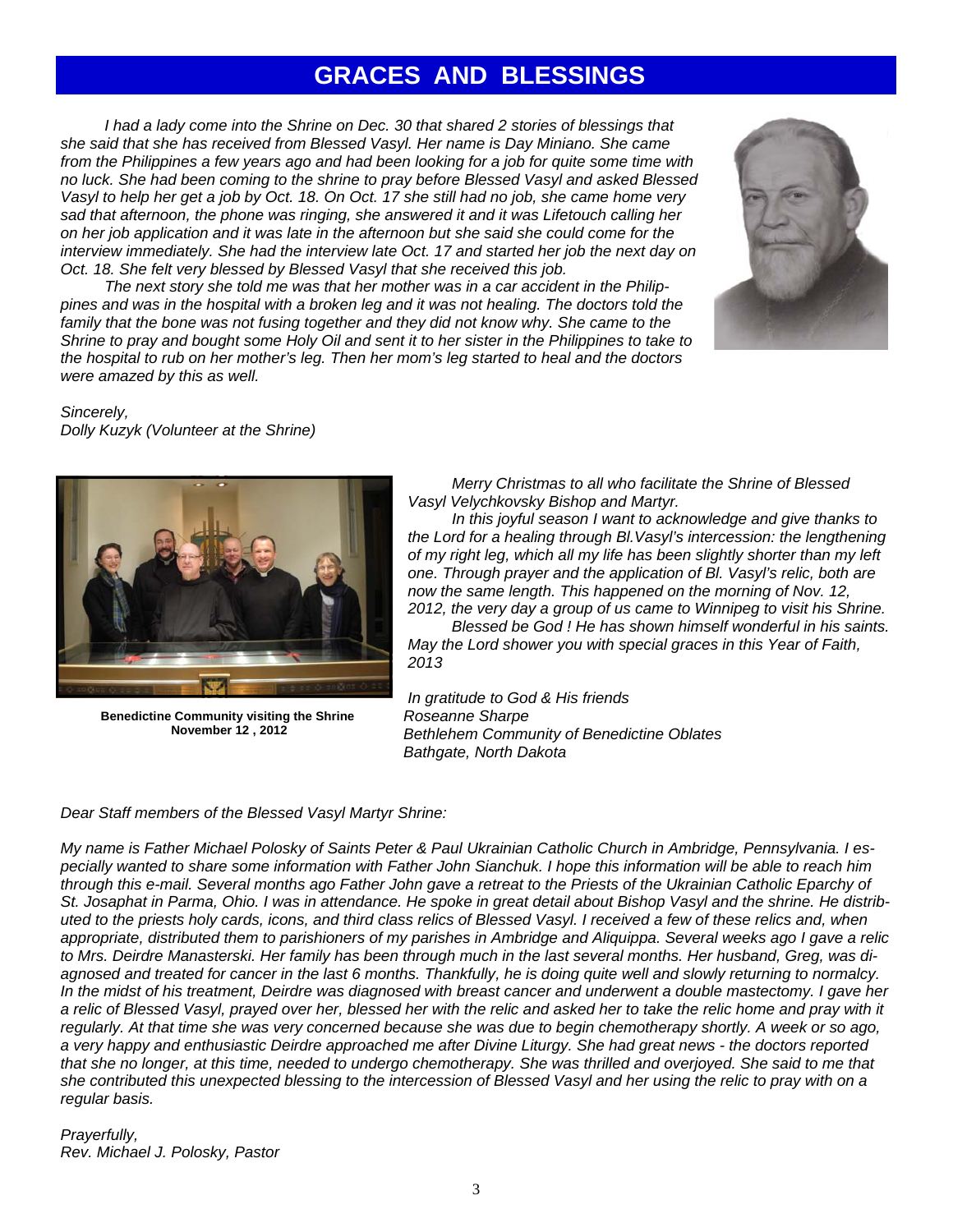## **THANK YOU!!!**

*Your generous donations make it possible for us to conduct our ministry at the Shrine and to promote the knowledge of Blessed Vasyl throughout the world. Thank you to all the contributors to the Bishop Velychkovsky Martyr's Shrine. May Blessed Vasyl bless each one of you.* 

*Contributions listed below are from December 1, 2012 until February 28, 2013.* 

#### **+1000**

**In memory of Gerlach & Maruschak Families**  Christine Maruschak **Don & Karen Solman Elsie Tymchak** 

#### **+500**

**In memory of Paul & Bella Bzdel, Ross & Elsie Kendall**  Rick & Jeannette Kendall **In memory of Stephen & Katherine Dankewich**  Katherine Dankewich **Korban Funeral Home** 

#### **+100**

**Jon & Michele Barrett Vasilj & Eugenia Bartos Dr. Jaroslav & Mary Barwinsky Kateryna Bodnarchuk Canon Luhovy Assembly #347 Laurie Fedorowich Mike & Terry Genik Jean Gilbert William & Elsie Hnatiuk Sofia Hull Gordon & Gerri Kilcup Knights of Columbus - Fr. Delaere Council Stan Kyba Nell Lypyrypa Regina Muench North Winnipeg Credit Union Adrian & Vera Olenick Richard & Shyanne Parks Joanna Pidperyhora Chris Pidwerbeski Raymond & Beverly Rawluk Julia Saganski Joseph & Liz Senderewich Lesia Sianchuk Lillian Sianchuk Sisters of Instruction of the Child Jesus St. Anne's Ukr. Cath. Church UCWLC St. Joseph's Seniors Arthur & Frances Winkler Lillian Yuryk** 

**100> Tom & Julie Abrametz Dr. Kenneth & Josie Bessant Nicholas & Regina Blocka Hazel Borodey Paul & Adeline Carbotte Josie Cervantes Paul & Waltraud Chrunyk Marianne Derkach Norman & Sandra Dobson Jerry & Anne Fontaine Fredesvindo Galvan Larry & Sandra German Wayne & Mary Haddad Wirlana Holowka Maria Kchik Nick Labay Millie Lefko Pat Lewak Dr. Joseph Lozinsky Metro Lukie Jean Maksymchuk Glenn Marr Peter Melnycky Steven & Carla Moritz Fred & Judy Odger Rose Marie Paley Elizabeth Patzer Ken & Hedy Pawluk Gloria Phangurek Michael & Verna Rawlyk Winnie Rumore Y. Pergley Samynski Arthur Schamp Frank & Anne Shymko Dmytro Sikora Iris Smellie Stanislawa Stasiewicz Oxana Tymchuk Marcel & Verna Wozney William & Mary Zaporzan Joseph & Rose Zegalski Alex & Mary Zimrose** 

**In Memory Of... Roy**  Olga Babick **Wasyl & Anne Bylow**  Adella Byblow **Julian & Olena Bachynsky**  Oksana Bachynsky-Tarasiuk

**Michael & Lillian Baraniuk**  Irene Sulymka **Bohdan Bednarsky**  Steven and Mary Gregorish  **Boychuk & Solotki family**  Alexander & Olga Boychuk **Josie Boychuk**  Dr. Cliff Hrankowski **Nat Brezden**  Rosina Brezden **Anne Chick**  Mary Glicaria Bilinsky Rick and Cynthia Bryant Edward & Anne Faseruk Eileen Kuzenko Millie Lefko Norris & Jenny Pawlychka Bernice Peterniak Rose Podruski Lillian Skazyk Olga Szutiak Phyllis Trach Evelyn Zaboroski Kay Zawortny **Thomas & Mary Chorney**  Peter and Grace Chorney **Anna Chornoboy & John Merczyk**  Betty Schill **Jack Daniels**  Dolores Daniels **Maria Demczyszak**  Anna Banera **James Derkach**  Annie Derkach **Max & Pauline Diakow**  Lorne and Olga Sakundiak **Rose Dnistrian**  Stan and Luba Sirdar Bailey's Funeral Home Ltd. **Fr. Yaroslaw Dybka, C.Ss.R.**  Augustus and Catherine Korchinsky John Wilczynski and Beatrice Papiz **Fr. Morris Dzurman, C.Ss.R.**  Ron & Angeline Gretchen Mary Patrick **Mykytyshyn Family**  Nestor Mykytyshyn **Mychajlo Gembarsky**  Anna Gembarsky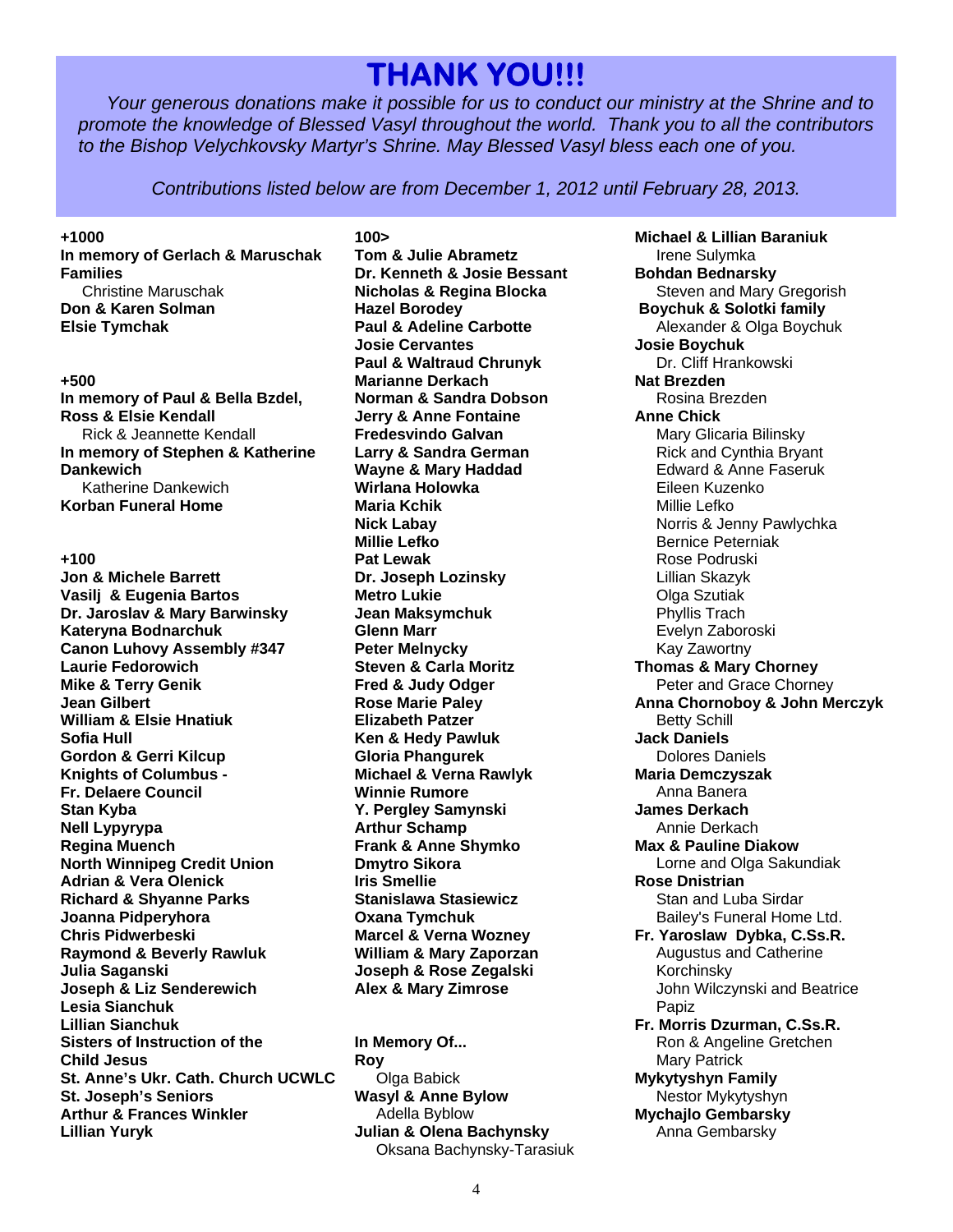**Sam Glowa**  Lillian Skazyk **Metro & Anne Glute & Mary Cherewyk**  Bob & Darlene Famulak **Gladys Gural**  Marven & Nell O'Neil Valerie Sigurdsson **Stephanie Hasiuk Mitchler**  Dan Mitchler **Bishop Michael Hrynchyshyn, C.Ss.R.**  Peter & Grace Chorney Peter & Glikeria Iwanuck Mary Patrick **Jurij Hwozdulych**  Boris & Alexandra Hwozdulych **John & Mary Kawaler**  John & Elsie Baryluk **Kindred Family**  Mary Kindred **Komarnicki & Symak Families**  Michael & Ollie Komarnicki **Lidia Kotowycz**  Wsevolod Andrew Shpytkovsky **Lidia & Alexander Kotowycz**  John & Martha Baluta **Bishop Michael Kuchmiak**  Sophia Pisiak **Rosina Lavallo**  Anna Banera **John & Mary MacIsaac**  Elizabeth MacIsaac **Leo & Harold Matieshen**  Roman & Anne Indzeoski **Gene Matlock**  Joan Matlock **Michael Matwichyna**  Violet Matwichyna **Michael & Anne Artymko, Walter Korchinski, Michael & Stella Tutunyk**  Fr. Josaphat & Joan Korchinski

**Russel Musyj**  Peter and Glikeria Iwanuck **Anna & John Myrczyk, Joseph & Mary Malawski**  Lawrence & Stella Malawski **Olive Nebozenko**  Nicholas and Stella Jaman **Fr. Stephen Olynyk, C.Ss.R.**  Beverly Kyle & David Sokolowski **John & Anne Paley**  Ron and Carol Paley **Nick Paley**  Rose Marie Paley **Metro Sakundiak**  Lorne & Olga Sakundiak **Steve & Anastasia Shordee**  Peter & Grace Chorney **Stanislav,Ihor & Antonina Shpytkovsky**  Wsevolod Andrew Shpytkovsky  **Shutiak & Hyshka Family**  Olga Shutiak **Steve Sianchuk**  Marian Moshansky **Michael Robert Sidak**  Darlene Sidak **Russell Stecyk**  Mildred Stecyk **Albert Van Landeghem**  Anna Banera **John Warrenchuk**  Ernie & Diane Mee Kathleen Warrenchuk **Marianne Waynert**  William & Genevieve Berezny  **Woroby & Kalyniuk Family**  Protodeacon Michael & Olga Woroby **John Zatwarnitski** 

Adela Zatwarnitski

**In Honor Of... Anastasia**  Oxana Tymchuk **Daniel & James**  Sylvia Bock **Al and Lorraine Anderson**  Albin & Lorraine Anderson **John & Martha Baluta**  Anna Banera **Allard Family**  Therese Allard & Paulette Roach **Bob and Diane, Emily & Claire Gingera**  Mary Kokolski **Maksim Grzenda**  Frank and Elaine Grzenda **William & Anne Karlicki**  William J. Karlicki **Fredalyn Rubio & Family**  Carolina Belen **Anastasia Tymchuk**  Oxana Tymchuk **Bishop Michael Wiwchar, C.Ss.R.**  Adrian & Vera Olenick

**For the Health of… Luz Cruz**  Luz Cruz **Doug & Karl**  Mary Kindred **Marilyn Jessap**  S. Demjanew

> **Please consider Bishop Velychkovsky Martyr's Shrine when planning your estate. This will help to secure the future of this ministry. Thank you.**

**Our Donors are remembered each Wednesday during the 8:00 am Divine Liturgy in the Shrine Chapel.** 

**EVERY WEDNESDAY EVENING 7:00 pm Liturgical Service to Blessed Vasyl (Acathist or Moleben) followed by an anointing with Holy Oil blessed by his relics.** 

**WE WELCOME YOU TO JOIN US FOR THESE SERVICES**

#### **Call in Prayer Requests 204-338-7321 info@bvmartyrshrine.com**

For an intention or prayer request please phone or email us. Your prayer request will be placed in the Shrine and remembered in prayer at the Wednesday evening services honouring Blessed Bishop Velychkovsky.